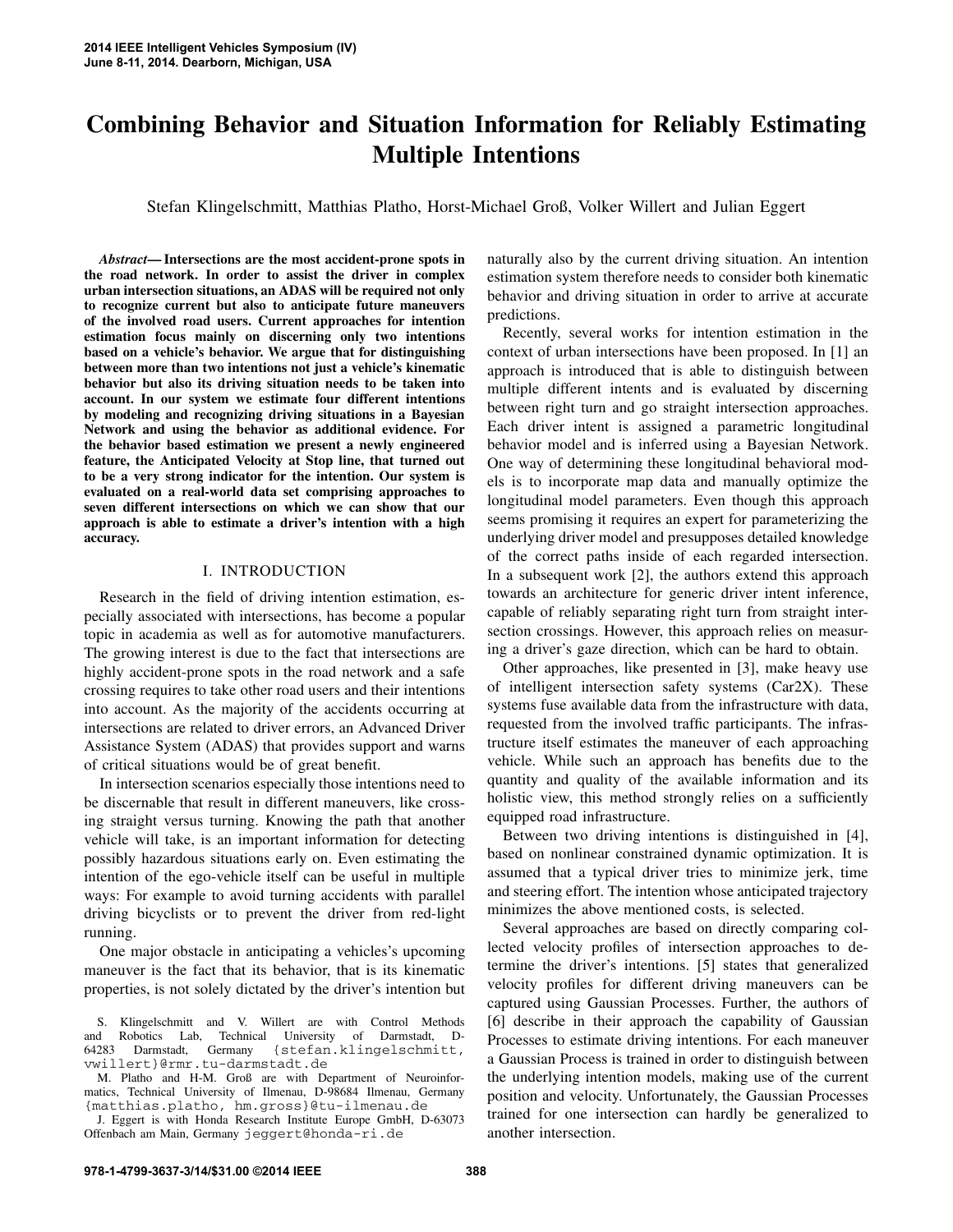

Fig. 1. Four of seven different approached intersections showing their variety

An approach for identifying critical situations using intention estimation is presented in [7], [8]. This method for intention estimation is based on Dynamic Bayesian Networks and attempts to detect mismatches between a vehicle's intended and expected maneuvers when approaching an intersection. As soon as the algorithm finds a significant difference between intention and expectation it defines the situation as critical. One downside of the method is that it is limited to situations at unsignalized intersections with only two vehicles.

In this paper we propose a method for intention estimation that takes a vehicle's driving situation explicitly into account. We argue that this allows to discern between intentions that cannot be told apart from a vehicle's behavior alone and thus enables us to consider a higher number of intentions. Our system combines kinematic behavior and situation information in order to discern between four different intentions. The method presented herein is robust to different intersection layouts and real-time capable. We also present our insight that one feature, the *Anticipated Velocity at Stop Line* (*AVS*) is a strong indicator for the intended maneuver. Our approach is evaluated on real-world recordings obtained on different intersections with different drivers.

The remainder of the paper is structured as follows. In Section II the acquisition of real world data is presented. Section III describes the detailed structure of our proposed system as well as methods and features used. The evaluation and the results obtained therein are the topic of Section IV. In Section V we conclude the paper with a summary of the gained insights and give a brief outlook on future work.

# II. DATA ACQUISITION

In order to evaluate our proposed system and the developed *AVS* feature on real world data, recordings from multiple test drives have been taken into account. The data was acquired using two different drivers approaching seven different intersections, resulting in a total number of 37 approaches. Four of these different intersections can be seen in Fig. 1. The recordings took place in an urban environment with regular traffic. Approaches where the ego-vehicle does not arrive at a red traffic light as first but instead as last vehicle in a row, have also been considered.

# *A. Test Set-up*

The test car was equipped with a forward-facing laser scanner operating at 100Hz. It is able to detect vehicles directly in front and to determine the relative distance as well as the relative velocity respectively to the ego-vehicle. Furthermore, a consumer-grade GPS is used to determine the ego-vehicle's position. Information about the vehicle's velocity is obtained by tapping the CAN-Bus and sampling it at 100Hz. To have the ability of a subsequent qualitative analysis of the encountered scenarios and the possibility to annotate missing information, the test drives were recorded with a stereo-camera.

# *B. Data-Processing*

In order to obtain missing, implicitly available features from the recording data further data processing has been conducted. The vehicle's acceleration is computed by deriving the recorded velocity. Since the noisy character of the velocity curves is increased by the derivation, we applied a smoothing moving average on the result, considering the  $n = 20$  last data points.

As there was no traffic light recognition system at our disposal, the traffic light state of each approach was labeled by hand using the recorded video data. The position of an intersection's stop line was obtained by taking the average GPS position when the vehicle waits as first during a red traffic light. The distance to the stop line  $d$  is calculated by determining the difference between the stop line's GPS position and the vehicle's current position. For the purpose of training and benchmarking our proposed system the 'Car following' intentions are labeled by experts.

# III. SYSTEM OVERVIEW

The goal of our system is to anticipate the intended maneuver of the ego-vehicle when it approaches a signaled intersection. Four different intentions are considered:

- I. Go straight
- II. Turn right
- III. Stop at red traffic light
- IV. Car following.

Most of the published work focuses on intentions *I* and *II* as they can be generally well discerned based on the longitudinal behavior of a vehicle. A correct estimation allows to anticipate conflicting trajectories early. Nevertheless, intention *III* is also highly relevant as its corresponding decelerating behavior can be mistaken for a right turn intention and it is useful to anticipate red-light running. It is one of the intentions that can hardly be distinguished by behavioral features alone and profits from situational cues. Intention *IV*, *'Car following'*, considers all cases where a vehicle's behavior is dominated by the behavior of its leading vehicle. Thus it is forced to slow down or stop because of a vehicle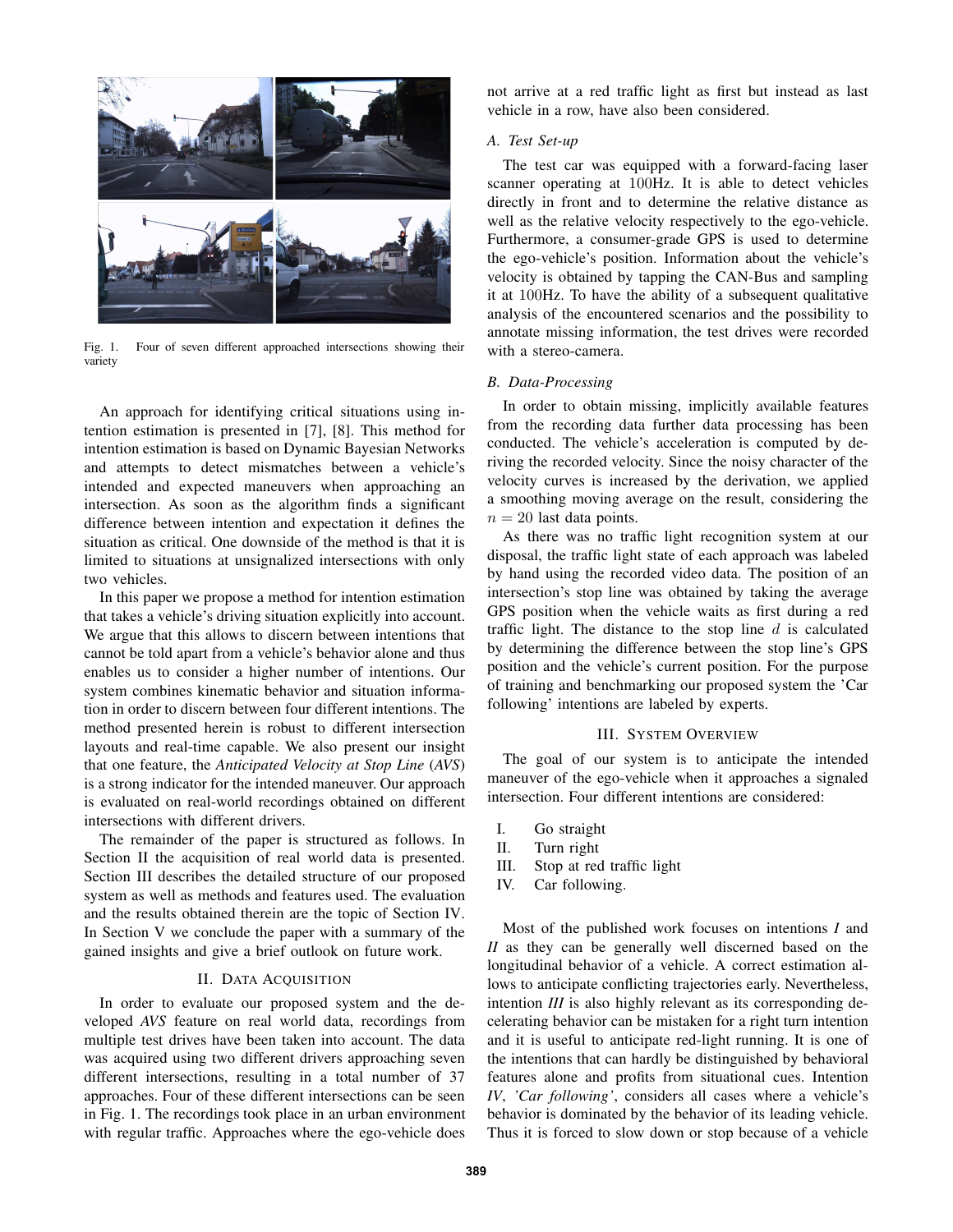

Fig. 2. System Overview

ahead. As this intention comprises various situations where a vehicle drives below the usual velocity, it requires situational cues for an accurate estimation. Besides using this intention for subsequent active safety systems its explicit consideration provides further benefit. As it has been shown in [1], a close preceding vehicle usually impairs a behavior-based intention estimation considerably. The explicit information about this case can be valuable for subsequent evaluating systems.

So in order to build a system that is able to distinguishing between all four intentions both a vehicle's driving situation and its behavior need to be taken into account. Models for driving situation and behavior are created separately and afterwards combined in a single Bayesian Network. Before presenting the combined system its individual components are introduced.

# *A. Driving Situation Modeling*

The driving situation is modeled according to the framework proposed in [9]. In this framework, a concept termed *configuration* is used, which models how and by what a vehicle's behavior is determined. It is based on the intuition that a vehicle drives at a desired velocity unless it has to react to surrounding entities. For example, one configuration, tagged *StoppedByRedTrafficLight*, is active when the observed vehicle has to slow down or stop because of a red traffic light ahead. Each configuration comprises an affected and an affecting entity, in this case the braking vehicle and the traffic light, respectively. The focus on bilateral interactions accounts for the scalability of the approach.

A configuration is specified by defining the considered entities as well as relevant features in a graph, which are mapped to a Bayesian Network. An example of a Bayesian Network for the *InfluencedByLeadingVehicle*-configuration is given in Fig. 3.

The network models the situation in which an observed vehicle has to lower its velocity due to a nearby vehicle in front. The top node returns the probability of the corresponding configuration being active, while the lower nodes encode individual, discretized features and their probabilities in percent. Configurations focus on bilateral interactions between two entities for reasons of scalability. Hence in order to discern between multiple configurations, their individual networks have to be combined into a single Bayesian Network with an additional classification node. A more detailed account on this framework can be found in [9].



Fig. 3. A single configuration *InfluencedByLeadingVehicle* that has been mapped to a Bayesian Network using several discretized features and their probabilities in percent.

As only intentions *III* and *IV* require situational cues, the configurations modeled are the aforementioned *Stopped-ByRedTrafficLight* and *InfluencedByLeadingVehicle*. The way they are incorporated into the total system will be detailed in Subsection III-D.

# *B. Feature Selection for Behavior Representation*

Since intention *IV* can hardly be characterized by a single, specific behavior, only three behavior models, one for each of the intentions *I-III*, were developed. The overall approach was to inspect the available features and then select a suitable behavior classifier based on type and properties of the features that turned out to be strong indicators.

One feature that has proven to be a strong indicator for intention estimation is the velocity profile [6], [1] during the intersection approach. It is intuitively clear that a driver will slow down before performing a turning maneuver while he will keep his velocity when crossing the intersection straight. This property can also be found in the data we recorded, as it can be seen in Fig. 4 (a). When a driver intents to stop at a red traffic light his decelerating behavior is even more pronounced. Nevertheless, at a point 15 to 20 meters away from the stop line it is not possible to discern between *'Turn right'* and any of the other intentions reliably, as their velocity profiles overlap significantly.

Another feature that makes intuitively sense, is the acceleration. It is obvious that a vehicle, which has to be brought to a stop at a certain point, experiences a stronger deceleration than when it is only slowed down for a normal turn. Unfortunately, acceleration is a rather instable feature requiring significant filtering in order to account for its noisy nature. While this filtering stabilizes its values, acceleration is weaker than velocity, as illustrated in Fig. 4 (b)

Because combining both features lead to an unsatisfactory separation of the individual intentions an investigation on engineering new features was conducted. One important insight was that although the data is highly variable, the three intentions can be linearly separated based on their velocity when the distance to the stop line approaches zero. Another observation we made was that in most cases the velocity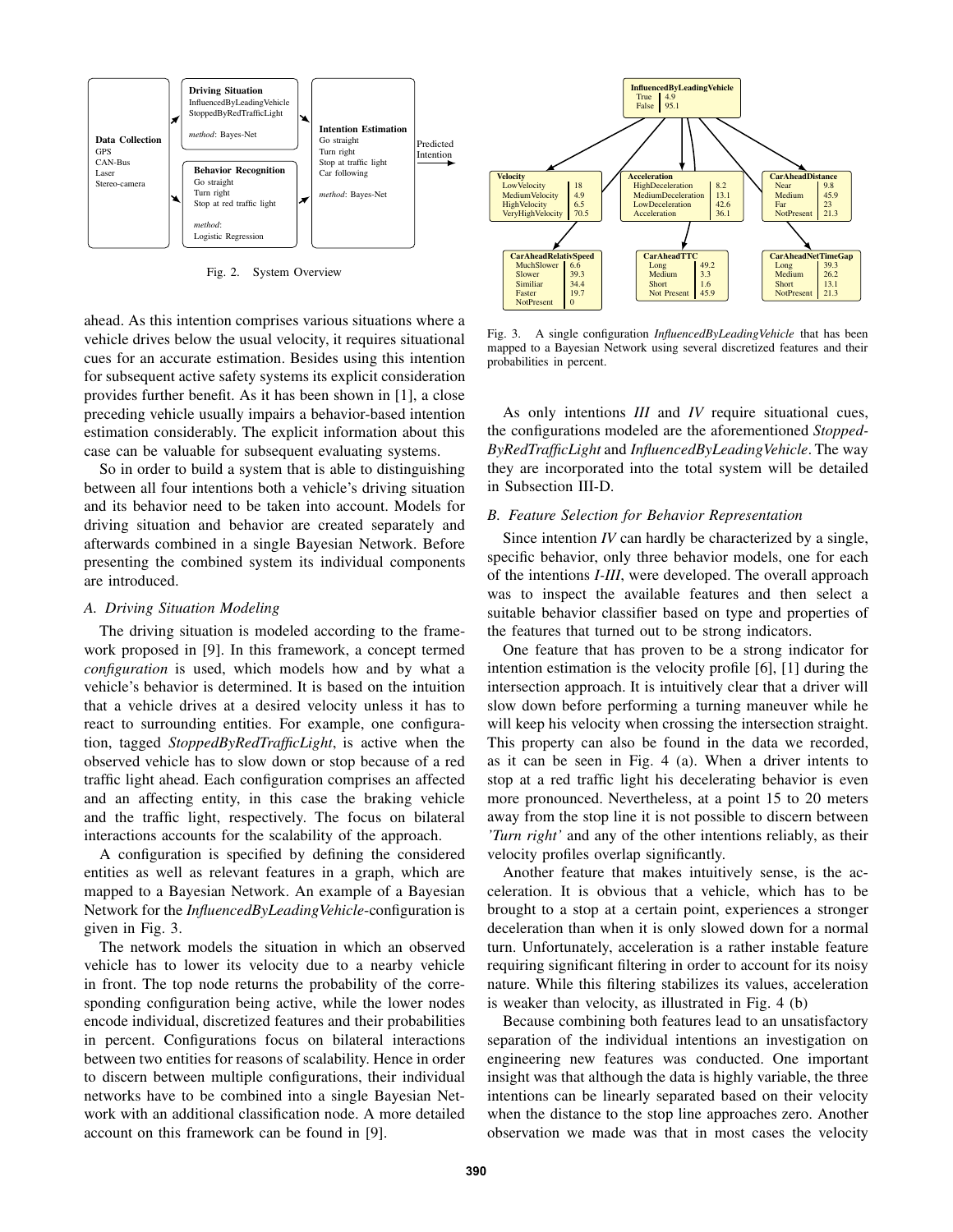

Fig. 4. Velocity profiles (a), acceleration (b) profiles and *AVS* feature (c) for 37 intersection approaches. The red lines show the velocity profiles for a red traffic light, green corresponds to straight intersection crossings and blue to right turn intersection crossings. The shaded gray area indicates the interesting range of 15 to 20 meters, where an estimation leaves sufficient time for a reaction if necessary.

profile in the last 20 meters to the stop line can be roughly approximated by a straight line. If we were able to predict the velocity at the stop line based on the current kinematic behavior to a sufficient accuracy, we would obtain a very strong feature. We tag this feature *Anticipated Velocity at Stop Line* (*AVS*).

The *AVS* feature predicts the estimated velocity at the stop line based on the current acceleration, velocity and distance. It combines all available longitudinal kinematic information. The *AVS* is determined using the simple kinematic extrapolation

$$
v_s = v + at_s,\tag{1}
$$

where  $v$  denotes the current velocity,  $a$  the current acceleration and  $t_s$  the expected time to the stop line. While determining

$$
x_s = \frac{1}{2}at_s^2 + vt_s + x,\tag{2}
$$

for  $x_s = 0$  and  $x = -d$ , where d indicates the distance to the stop line, we obtain two possible solutions for  $t_s$ 

$$
t_{s,1} = \frac{-v + \sqrt{v^2 + 2da}}{a}
$$
 (3)

$$
t_{s,2} = \frac{-v - \sqrt{v^2 + 2da}}{a}.
$$
 (4)

Between these two possible solutions we have to decide which to choose in order to determine the correctly anticipated velocity at the stop line  $t_s$ . We assume  $v, d > 0$  for intersection approaches, while discarding negative values for  $t<sub>s</sub>$  in context of real-life traffic scenarios. For  $a < 0$  two possible solutions  $t_{s,1}, t_{s,2} > 0$  come into question. The stop line is passed twice. Hence, we have to take a closer look at this specific scenario. Looking at (3), for real-numbered solutions and  $v > 0$ ,  $d > 0$ ,  $a < 0$  the inequality

$$
\sqrt{v^2 + 2da} < v
$$

holds true. Thus it follows from (3) that  $t_{s,1}$  takes on strictly positive values. Additionally, it can easily be inferred form (3), (4) and that  $t_{s,1} < t_{s,2}$  and we can therefore conclude  $t_{s,2} > 0$ . The vehicle then passes the stop line at  $t = t_{s,1}$  for the first time. Based on the assumed constant negative  $a$  after passing the stop line, the vehicle's velocity becomes negative. Hence, the vehicle starts driving backwards and passes the

crossing for  $t = t_{s,2}$ , again. We are interested in  $t_{s,1}$  since the first crossing of the stop line is crucial. Moreover, passing the stop line a second time, backing up, does not correspond to a realistic driving scenario; this is why we discard  $t_{s,2}$ .

Note that  $t_{s,1} < 0, t_{s,2} > 0$  cannot be encountered while assuming  $v, d > 0$ . Therefore, the logical conclusion for all realistic scenarios is  $t_s = t_{s,1}$ . Thus, we obtain with (3) and (1),

$$
v_s = \sqrt{v^2 + 2da}.\tag{5}
$$

As already mentioned it is possible that neither (3) nor (4) have a real-numbered result and  $t_{s,1}, t_{s,2} \in \mathbb{C}$ . This is the case, for  $-a < \frac{v^2}{2d}$  $\frac{v^2}{2d}$ , when the vehicle's negative acceleration is high enough that it does not reach the stop line at all.

In order to obtain a purely real-numbered result and to have a fully continuous function for all possible input values  $d, v \in \mathbb{R}_+$  and  $a \in \mathbb{R}$  the square of (5) is considered. Our introduced feature *AVS* is finally given by

$$
AVS = v^2 + 2da.
$$

The *AVS* feature values for the previously regarded intersection approaches are shown in Fig. 4 (c). Obviously, the different behaviors can now be separated much more easily.

#### *C. Behavior-based Intention Estimation*

The previous step identified velocity, acceleration, and *AVS* as suitable features besides the distance to the intersection itself. As we strive for a system that estimates upcoming maneuvers several seconds before the actual maneuver, we did not consider the vehicle's yaw rate. Although it is a strong indicator for turning maneuvers, significant changes of the yaw rate can only be observed a short time before and during the actual turning maneuver.

As method for the behavior-based intention estimation, Logistic Regression was selected. With this choice, the intention is directly classified using the selected features, since Logistic Regression is a linear classification algorithm. Besides providing class probabilities it has other advantages like its high accuracy and its training and prediction speed.

For a set of N features  $x_1, ..., x_N$  and  $N + 1$  regression coefficients  $\beta_0, \ldots, \beta_N$ , it arrives at a prediction hypothesis h for a binary classification task by

$$
h(x) = \frac{1}{1 + e^{-(\beta_0 + \beta_1 x_1 + \dots + \beta_N x_N)}}
$$
(6)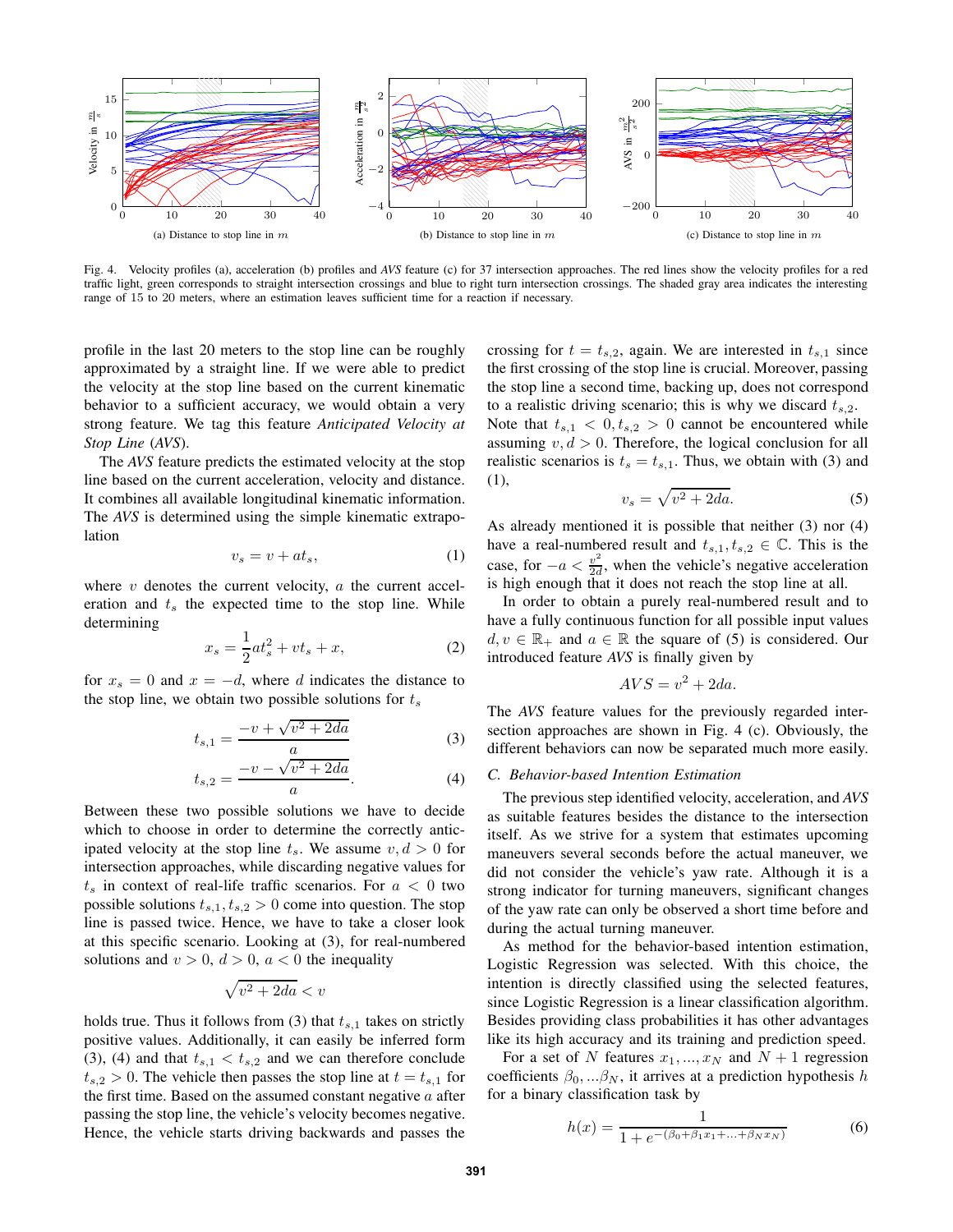Due to the sigmoid function used here, its output is guaranteed to be in the range  $(0, 1)$ , which is suitable for its interpretation as probability. For multinomial classification tasks, one common approach is to combine the result of multiple binary classifiers.

In first tests, using only distance and *AVS* gave already good results and adding the velocity provided further improvement. As adding acceleration to this constellation lead only to a small decrease in accuracy, it is not used here.

Given the features, the classifier returns three values  $P_I$ ,  $P_{II}$ ,  $P_{III}$  denoting the probability of the vehicle behaving according to intentions *I*, *II* or *III*, respectively.

#### *D. Overall System*

The overall system consists of a Bayesian Network that combines both the *InfluencedByLeadingVehicle*- and the *StoppedByRedTrafficLight*-configuration for the driving situation recognition and the behavior-based intention estimation. The latter is incorporated by a dedicated node for which the evidence, as given by the probabilities returned by the Logistic Regression, is entered. The Bayesian Network is depicted in Fig. 5.



Fig. 5. The complete Bayesian Network for estimating the driver's intention. Combining the two configurations *InfluencedByLeadingVehicle* and *StoppedByRedTrafficLight*, as well as the probabilities from the behavior estimation

Evidence from this node, labeled 'Behavior' in Fig. 5, and of both configurations is then combined into a single classification node, which returns probability estimates for all four intentions. Since we modeled the configurations and the behavior separately, their most certainly existing dependence is expressed by this classification node, labeled 'Intentions' in Fig. 5.

The system is designed to run continuously during an intersection approach. Based on the current velocity and the current distance to the stop line it computes a Time-To-Intersection  $(TTI)$  by simply dividing the distance by the velocity. As soon as the  $TTI$  falls below a certain threshold, which is 1.5 seconds in our case, the system enters all current features as evidence into the Bayesian Network as well as the probabilities obtained by the Logistic Regression, and

then returns the most probable intention of the classification node as estimation.

# IV. RESULTS

The newly introduced feature as well as the overall system are evaluated using the real world data acquired as described in Section II. In total 37 approaches at seven intersections are available for evaluation. In order to provide sufficient training data, both Logistic Regression and Bayesian Network use all measurements from each event in the training set where the vehicle is less than 25 meters away. This yields about 600 cases per fold for training. Given the features, our unoptimized Python implementation takes less than 5 ms for a single estimation.

## *A. Time To Intersection Estimation*

The performance of the proposed methods are measured by their accuracy for different estimated  $TTIs$ . An accuracy reported at a TTI of 1.5 seconds means that the intention estimation was triggered in the moment the estimated  $TTI$ fell below 1.5 seconds.

In order to verify that our model achieves an accurate estimation for the actual remaining time to an intersection, the actual remaining  $TTI$  was compared to the estimated  $TTI$  for all events. Fig. 6 (a) contains a histogram of the actual remaining  $TTI$  at the time our model firstly predicted a  $TTI$  of 1.5s.

It shows that assuming a constant velocity leads to conservative estimations, where only six approaches are overestimated, while the mean of the actual  $TTI$  exceeds our prediction.

# *B. Evaluation of the AVS Feature*

The benefit of our newly introduced feature is evaluated by comparing the classification performance of the behaviorbased intention estimation in two settings: In one setting the more established features velocity and acceleration are used and in the other setting they are replaced by the *AVS* feature. In both settings the distance is also available as feature. The goal is to discern intended right turn from intended straight crossing maneuvers. The intentions are predicted at a  $TTI$ of 2s.

As the ROC curve of Fig. 6 (b) illustrates, the single *AVS* feature achieves a significantly better estimation accuracy than when relying on the unprocessed kinematic features. For our application the *AVS* feature offers several advantages in comparison to the established longitudinal kinematic features. Firstly, the correct classification rate is superior and secondly, the dimension of the input feature space is reduced which results in reducing the overall complexity of the underlying classification process.

It has to be noted that our evaluation was performed using a rather small data set consisting of only 20 approaches, with 14 right turns and 6 straight intersection crossings. While for these events the results seem promising further testing has to be done in order to derive valid generalizations. Still, it is striking that *AVS* performs well over all intersections used in the test set.